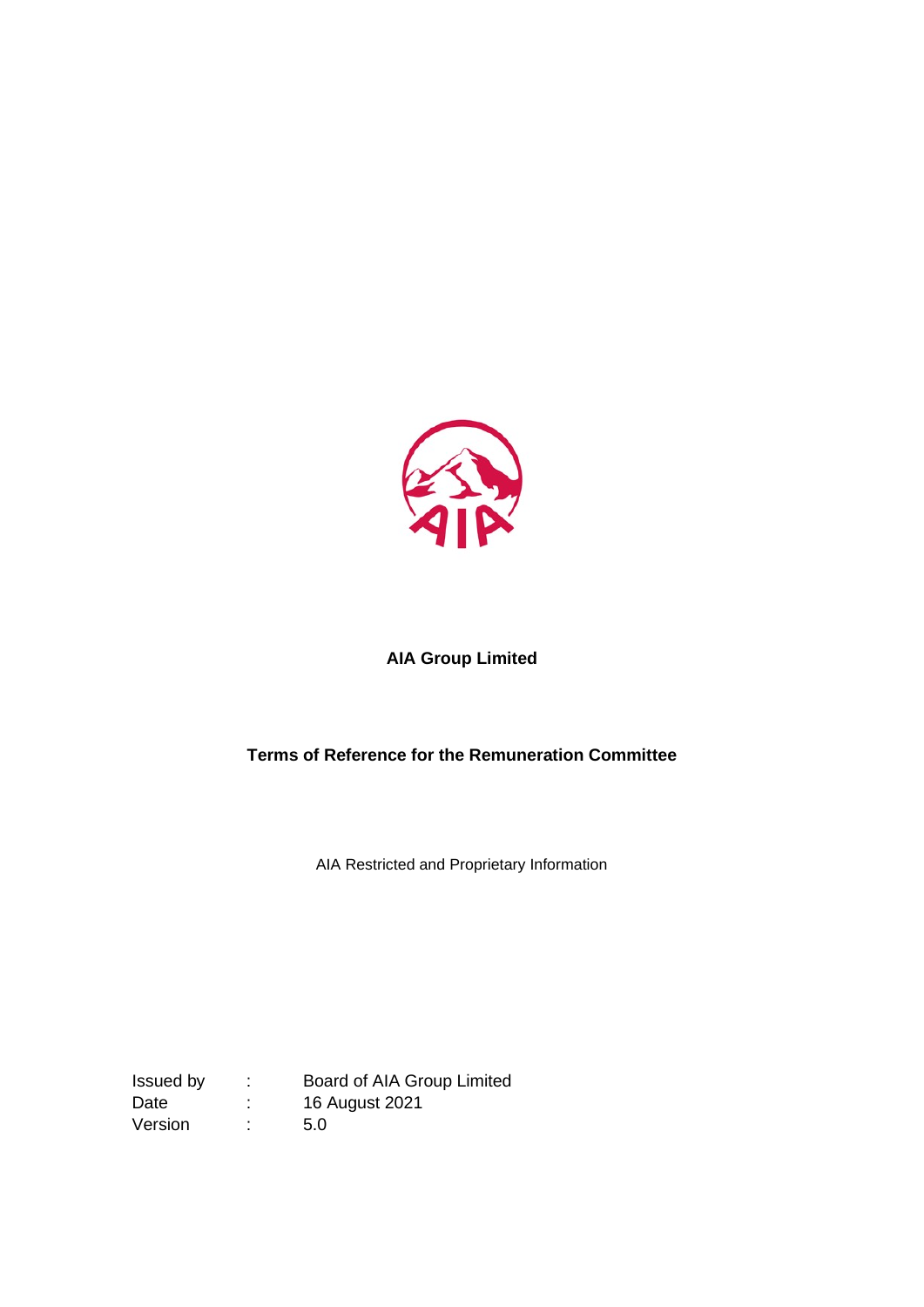# **Definitions**

1. For the purposes of these terms of reference (these **Terms**):

**Articles** mean the articles of association of the Company.

**Board** means the board of directors of the Company.

**Company** means AIA Group Limited.

**Directors** mean the members of the Board.

**Executive Directors** mean the executive directors of the Company appointed by the Board from time to time.

**Group** means the Company and its subsidiaries and associated companies at the relevant time or, where the context so requires, in respect of the period before the Company became the holding company of its present subsidiaries and associated companies, the present subsidiaries and associated companies of the Company or the businesses operated by its present subsidiaries and associated companies or (as the case may be) its predecessor.

**Key Persons in Control Function (KPiCF)** mean the key person in control functions, being an individual who is responsible for the performance of one or more control functions for the Company, including risk management, financial control, compliance, internal audit and actuarial**.** 

**Material Risk Takers (MRT)** mean the people whose duties or activities involve the assumption of material risk or the taking on of material exposures on behalf of the Company. They could be either individual employees or groups of employees whose activities in the aggregate may expose the insurer to material amounts of risks.

**Listing Rules** mean the Rules Governing the Listing of Securities on The Stock Exchange of Hong Kong Limited (as amended from time to time).

**Remuneration Committee** means the remuneration committee established by the resolution of the Board in accordance with clause 4 of these Terms.

**Senior Management** means the senior executives of the Company determined by the Board from time to time as senior management of the Company.

**Shareholders** mean the shareholders of the Company.

2. The word "remuneration", as used in these Terms, includes without limitation any salaries, bonuses, allowances, benefits (in cash or in kind), pension arrangements, reimbursements, compensation payments (including any compensation payable for loss or termination of office or appointment), incentive payments and share based payments.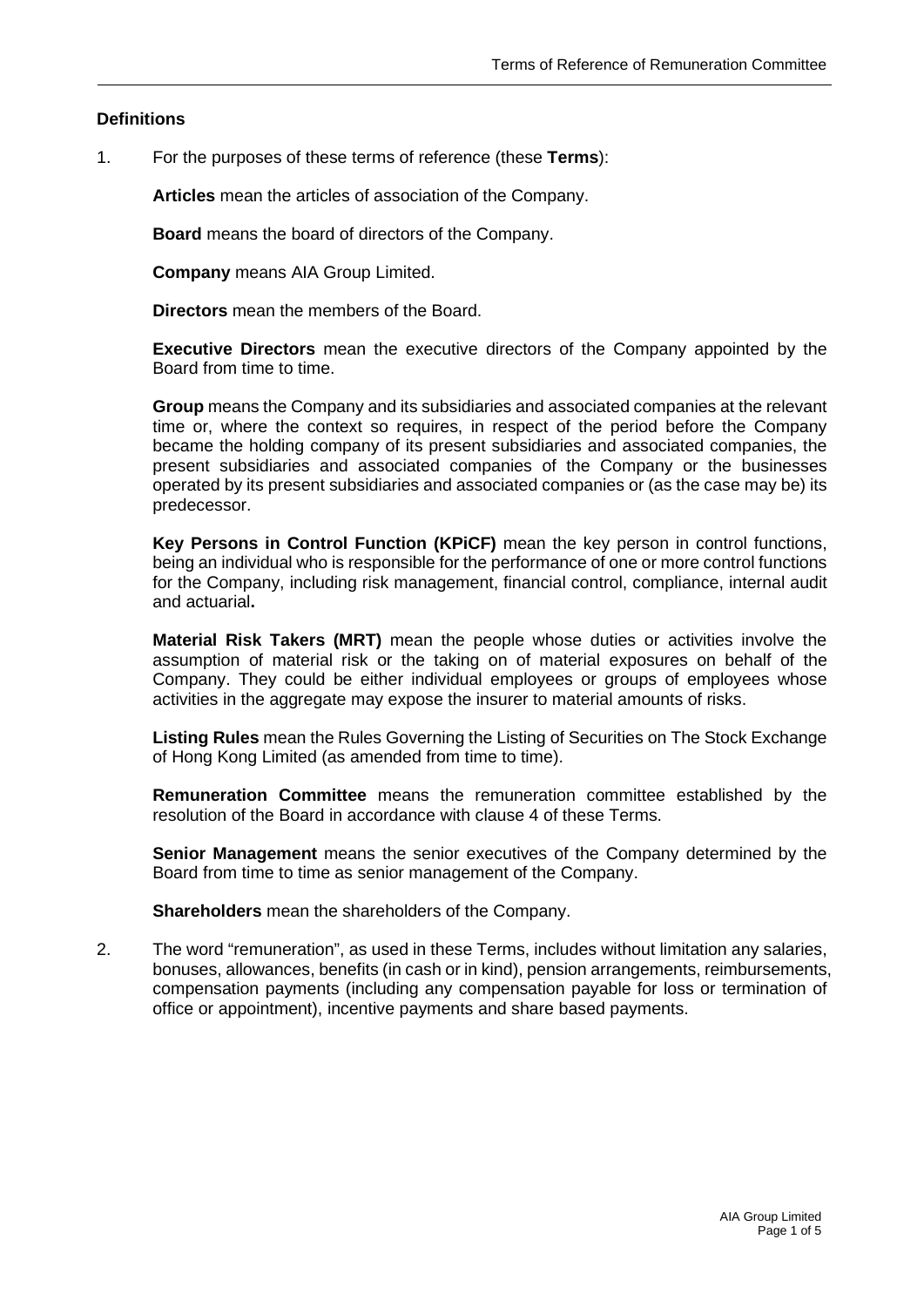# **Purpose**

3. The Remuneration Committee shall have the responsibility for (i) establishing and overseeing the implementation of the Group's overall remuneration policies, (ii) overseeing and approving the Company's equity-based remuneration plans, and (iii) determining specific remuneration for all directors, Senior Management, KPiCF and / or MRT of the Company.

# **Constitution**

4. The Remuneration Committee was established by resolutions of the Board on 1 September 2010.

#### **Membership**

- 5. The members of the Remuneration Committee shall be appointed by the Board from time to time among the Directors. The Remuneration Committee members shall possess the necessary knowledge and expertise and be competent and able to exercise independent judgement on remuneration policies and practices and shall consist of not less than three members, a majority of whom shall be independent non-executive Directors. A quorum shall be two members of whom at least one shall be an independent non-executive Director. The Chairman of the Remuneration Committee shall be an independent non-executive Director appointed by the Board.
- 6. Each member of the Remuneration Committee shall disclose to the Remuneration Committee all such matters as require disclosure under the Articles including:
	- (a) any personal financial interest (other than as a Shareholder) in any matter to be decided by the Remuneration Committee; or
	- (b) any potential conflict of interest arising from a cross-directorship.

Any such member shall as required by the Articles abstain from voting on resolutions of the Remuneration Committee in relation to which such interest exists and from participating in the discussions concerning such resolutions, and shall (if so required by the Board) resign from the Remuneration Committee.

#### **Frequency and Conduct of Meetings**

- 7. Meetings shall be held at least once a year. The Chairman of the Remuneration Committee shall convene a meeting upon request by any member of the Remuneration Committee.
- 8. An agenda and accompanying meeting papers should be sent in full to all Directors in a timely manner and at least three days before the intended date of a meeting of the Remuneration Committee (or such other period as agreed by its members).
- 9. Senior Management is obliged to supply the Remuneration Committee with adequate information in a timely manner, in order to enable to make informed decisions. The information supplied must be complete and reliable. Where a Director requires more information than is volunteered by Senior Management, the relevant Director should make additional necessary enquiries. The Board and each Director shall have separate and independent access to Senior Management.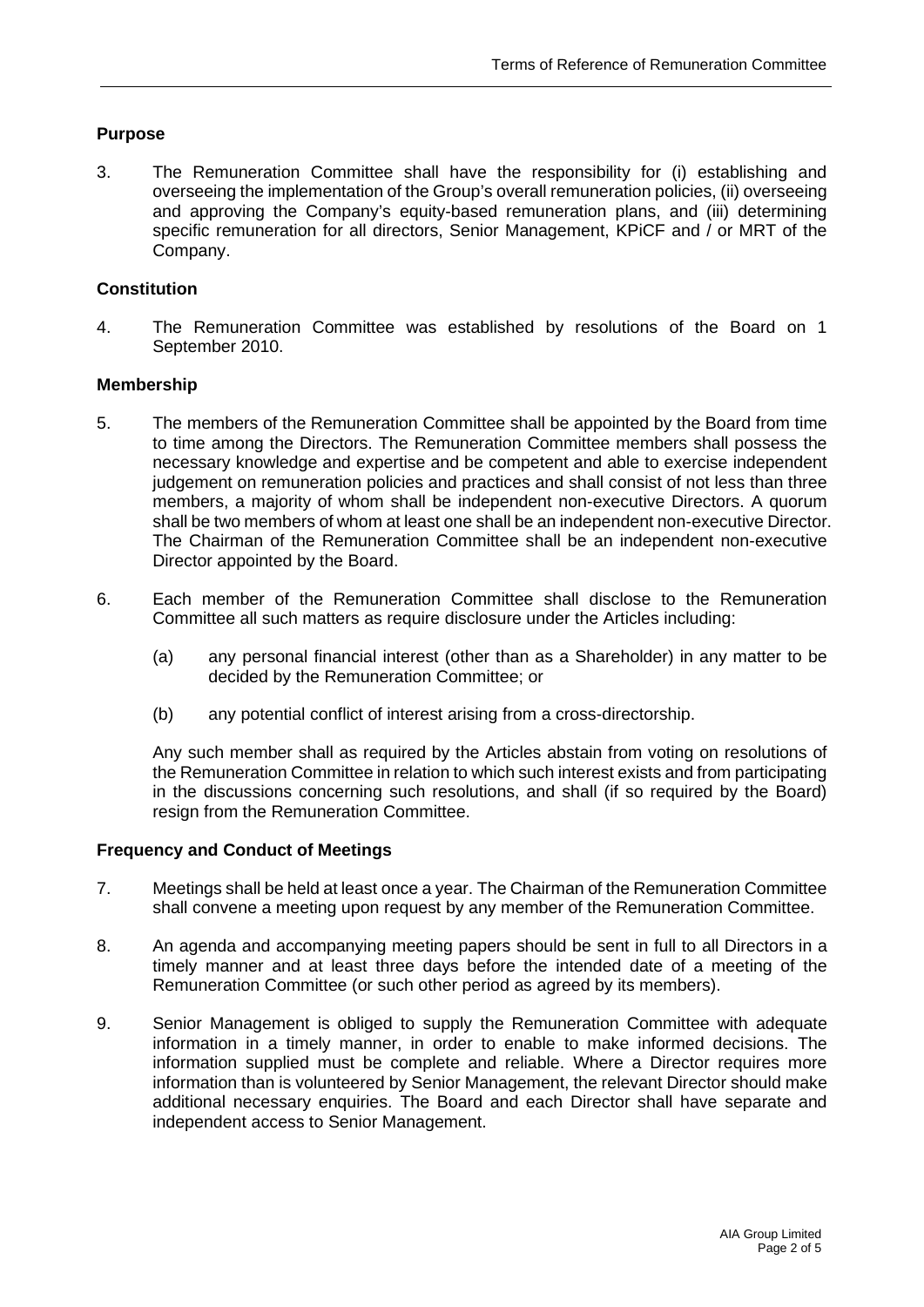# **Annual General Meetings**

10. The Chairman of the Remuneration Committee shall attend the Company's annual general meetings and be available to respond to any Shareholders' questions on the Remuneration Committee's activities or in his / her absence, another member of the Remuneration Committee, or failing this, his / her duly appointed delegate.

# **Authority**

- 11. The Remuneration Committee is authorised by the Board to discharge its duties within these Terms. It is authorised to seek any remuneration information it requires from the Executive Directors and / or Senior Management who are directed to co-operate with the Remuneration Committee.
- 12. The Remuneration Committee is authorised by the Board to engage with and obtain advice from external independent remuneration consultants or advisors as needed. The Remuneration Committee should be exclusively responsible for establishing the selection criteria, selecting, appointing, and setting the terms of reference for any external remuneration consultant or advisor who advises the Remuneration Committee. The Remuneration Committee shall be provided with sufficient resources by the Company to discharge its duties.
- 13. In all cases, theBoard retains ultimate responsibility for all matters delegated to the Remuneration Committee.

#### **Duties**

- 14. The duties of the Remuneration Committee shall include:
	- (a) reviewing and / or making recommendations to the Board on the Company's remuneration policy for the Executive Directors, Senior Management, the KPiCF and / or the MRT, and the establishment of a formal and transparent procedure for developing such remuneration policy;
	- (b) reviewing and determining the specific remuneration of Executive Directors, Senior Management, the KPiCF and / or the MRT in accordance with Article 92 of the Articles. The Remuneration Committee shall consider factors including the Company's strategy, the regulatory environment, the corporate culture and risk framework, remuneration paid by comparable companies, internal equity, time commitment and responsibilities of the Executive Directors, Senior Management, the KPiCF and / or the MRT, and any other factors considered relevant;
	- (c) making recommendations to the Board on the remuneration of non-executive Directors (which shall comprise Directors' fees as provided by Article 91 of the Articles);
	- (d) reviewing and assessing the remuneration framework and relevant policies to ensure that they do not encourage excessive risk taking and do not misalign the interests of the Company's stakeholders;
	- (e) working closely with other relevant committees, such as, the Risk Committee, to assess the impact of the remuneration framework and relevant remuneration policies on risk-taking behaviours and ensure they do not encourage excessive risk taking;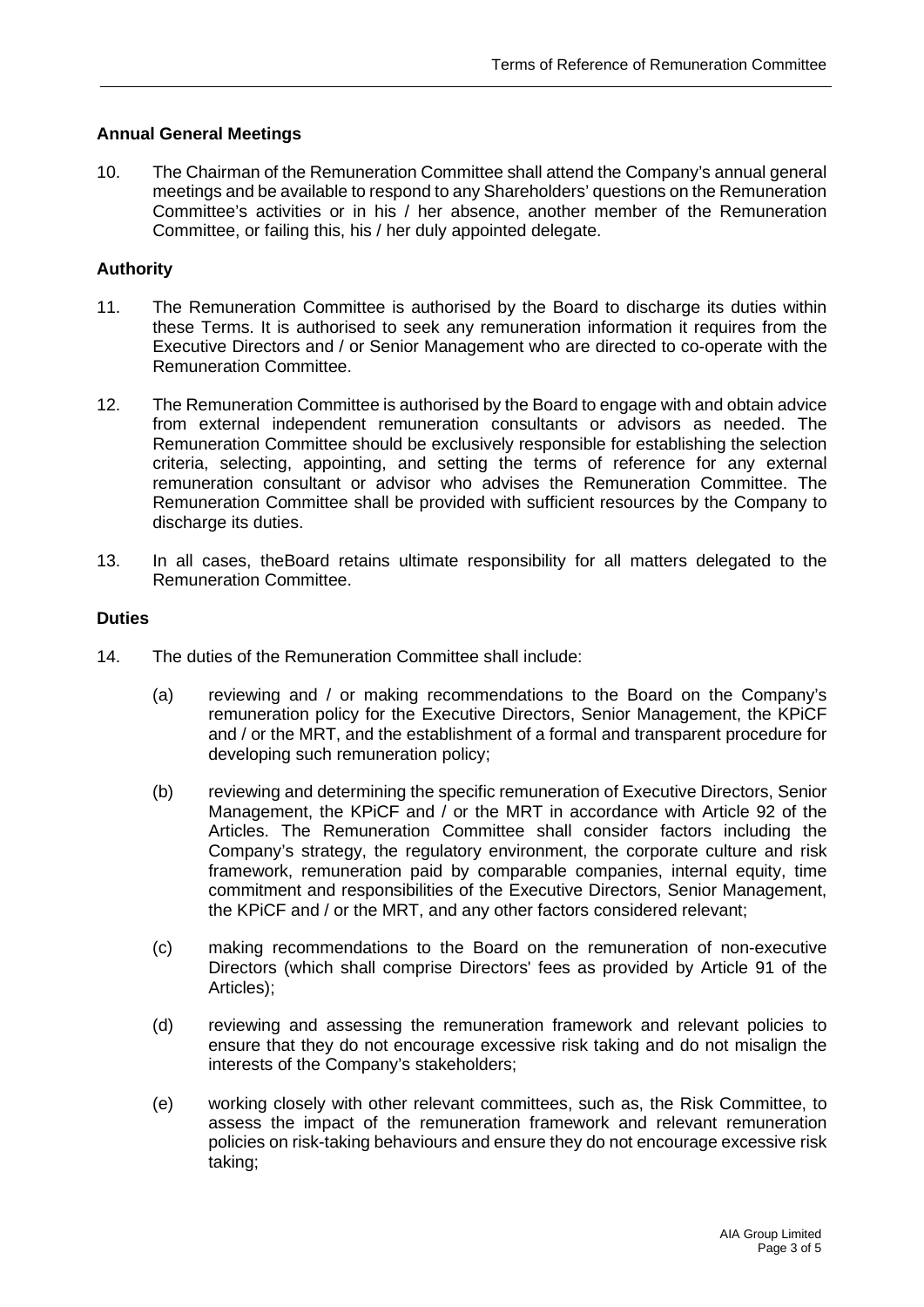- (f) reviewing and approving any performance-based remuneration offered by the Company with reference to corporate goals and objectives resolved by the Board from time to time;
- (g) reviewing and approving the compensation payable to Executive Directors Senior Management, the KPiCF and / or the MRT in connection with any loss or termination of their office or appointment in order to ensure that such compensation is determined in accordance with the relevant contractual terms and that such compensation is otherwise fair and not excessive;
- (h) reviewing and approving compensation related to dismissal or removal of Executive Directors, Senior Management, the KPiCF and / or the MRT for misconduct in order to ensure that such arrangements are determined in accordance with relevant contractual terms and that any compensation payment is otherwise reasonable and appropriate;
- (i) ensuring that no Executive Director or any of his/her associates is involved in deciding his/her own remuneration; and
- (j) advising the Shareholders on how to vote with respect to any service contracts of the Directors that require Shareholders' approval under the Listing Rules.
- 15. In carrying out its duties under these Terms, the Remuneration Committee should:
	- (a) consult the Chairman of the Board and the Group Chief Executive and President about their proposals relating to the remuneration of the Executive Directors and / or Senior Management and have access to professional advice if considered necessary;
	- (b) provide the remuneration needed to attract, retain and motivate Executive Directors and / or Senior Management of the quality required, but avoid paying more than is necessary for this purpose;
	- (c) consider appropriate remuneration structure, which should include components of fixed and variable remuneration and deferred remuneration for an appropriate period taking into account individual and group performances and risks;
	- (d) judge where to position Group remuneration relative to other companies. They should be aware what comparable companies are paying and should take account of relative performance;
	- (e) be sensitive to all stakeholders and the wider scene, including pay and employment conditions within the Group and elsewhere, especially when determining annual salary increases;
	- (f) ensure that the performance related elements of remuneration form a significant proportion of the total remuneration of Executive Directors and / or Senior Management and are designed to align their interests with those of Shareholders and to give them incentives to perform at the highest levels; and
	- (g) ensure that all company plans, policies and actions relating to remuneration comply with relevant rules and regulations, including that share options offered by the Company to its Executive Directors and / or Senior Management (if any) are in accordance with Chapter 17 of the Listing Rules, as applicable.